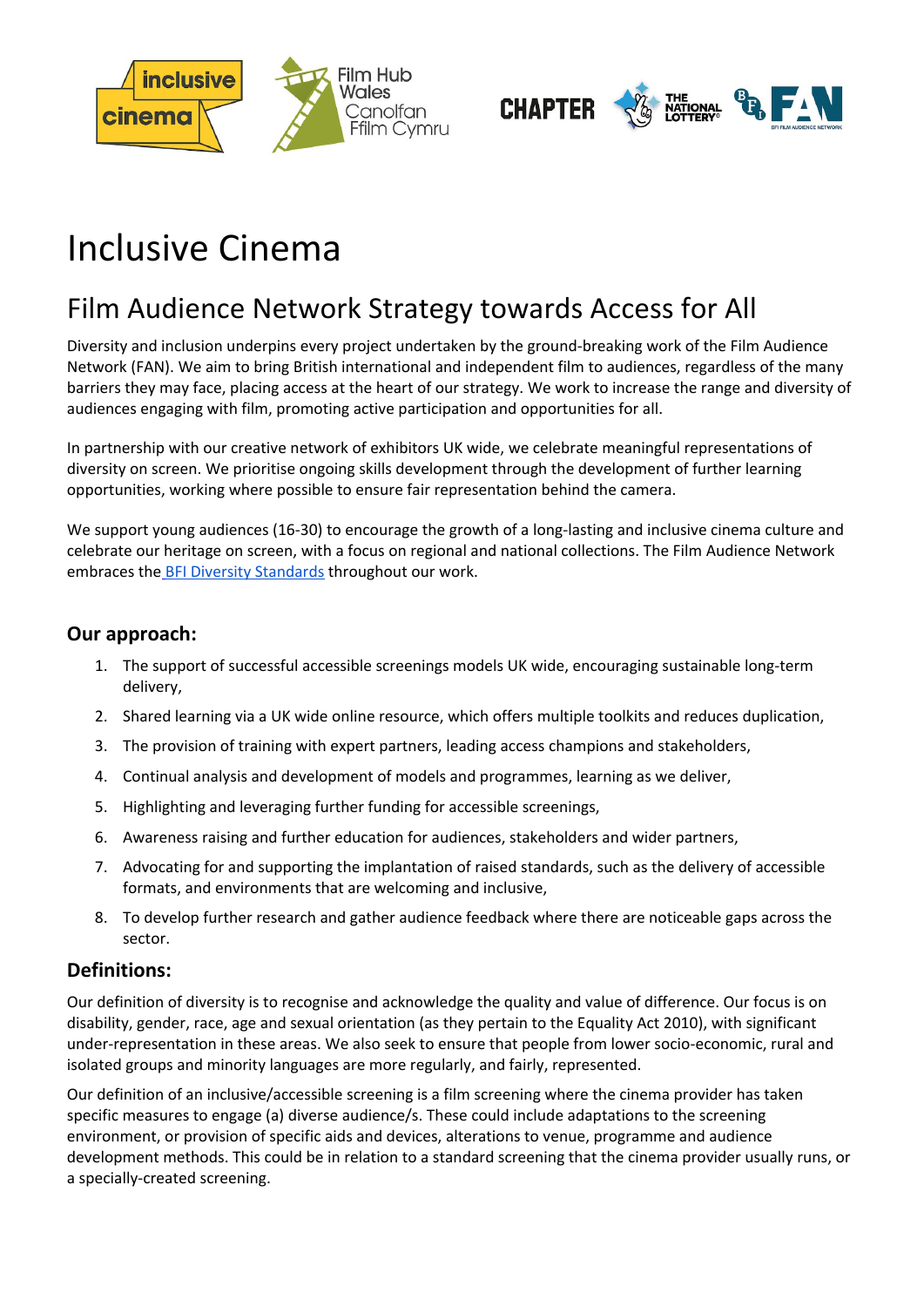



# The case for better inclusion

Cinema one of the most accessible forms of experience for audiences on a tight budget, straddling the arts, entertainment and leisure categories. That means that cinema is best placed to be a gateway for people seeking experiences to improve their quality of life, and looking for transformative and positive social interactions.

There are some compelling statistics to clarify why cinemas should be supported to provide accessible screenings and to ensure a focus can be adopted by cinema providers across the UK:

- There are 850,000 people living with dementia across the UK, and this is set to rise to over 2 million by 2051. 34% of these people don't feel part of their community and 61% felt anxious or depressed recently.
- It is estimated that 1 in 6 people in the past week experienced a common mental health problem and major depression is thought to be the second leading cause of disability worldwide and a major contributor to the burden of suicide and ischemic heart disease.
- 34% of respondents with hearing loss said they were dissatisfied with the accessibility of cinemas. Less than 1% of cinema showtimes are accessible via captions in the UK. 83% of people with hearing loss said they would attend cinema regularly if a nearby cinema had captioned shows at convenient times.

Efforts should be placed in creating environments that are inclusive to multiple groups, ensuring a growing relationship with intersectional audiences.

Cinemas also have a moral and legal (Equality Act 2010) obligation as public venues to be accessible to all types of audience, and to make suitable changes to their programme and environment to accommodate audiences that may be marginalised by disability, minority or a mixture of traits that could see them feeling alienated.

# What we will do

Our strategy will focus on enabling and empowering FAN members to build inclusion into their existing offers, as well as to increase their provision of adapted screenings for specific audiences. We will focus on supporting the membership to build the following audiences: people living with dementia, D/deaf and Hard-of-hearing people, people with learning disabilities, people with autism spectrum disorders, refugees, those with physical disabilities, LGBT people, BAME people, those with visual impairments, rural or isolated audiences, people with mental health issues, minority languages and those with lower socio-economic backgrounds.

With expert partners and input from audiences themselves, we will deliver a combination of UK wide audience-facing projects and sector-facing training to support FAN members with inclusivity.

By end of FY 17/18 we aim to see:

- 1. A FAN wide approach to diversity and inclusion which we can adapt into 2018 and beyond,
- 2. An online resource established as a go-to place for future activity (traditional pdf toolkits, searchable repositories of articles, reports and case studies, alongside training videos, interactive calendars and social media content, including live Twitter Q&As),
- 3. A programme of additional activity to include online content, printed materials, face-to-face training and development. The training focus will be developed by the Training Working Group in collaboration with the Access Officer, who will work in partnership with UKCA, ICO, and other relevant cinema training providers, to ensure a comprehensive offer,
- 4. An increase in trained cinema staff with greater confidence to work with diverse groups, and a good understanding of the barriers to access.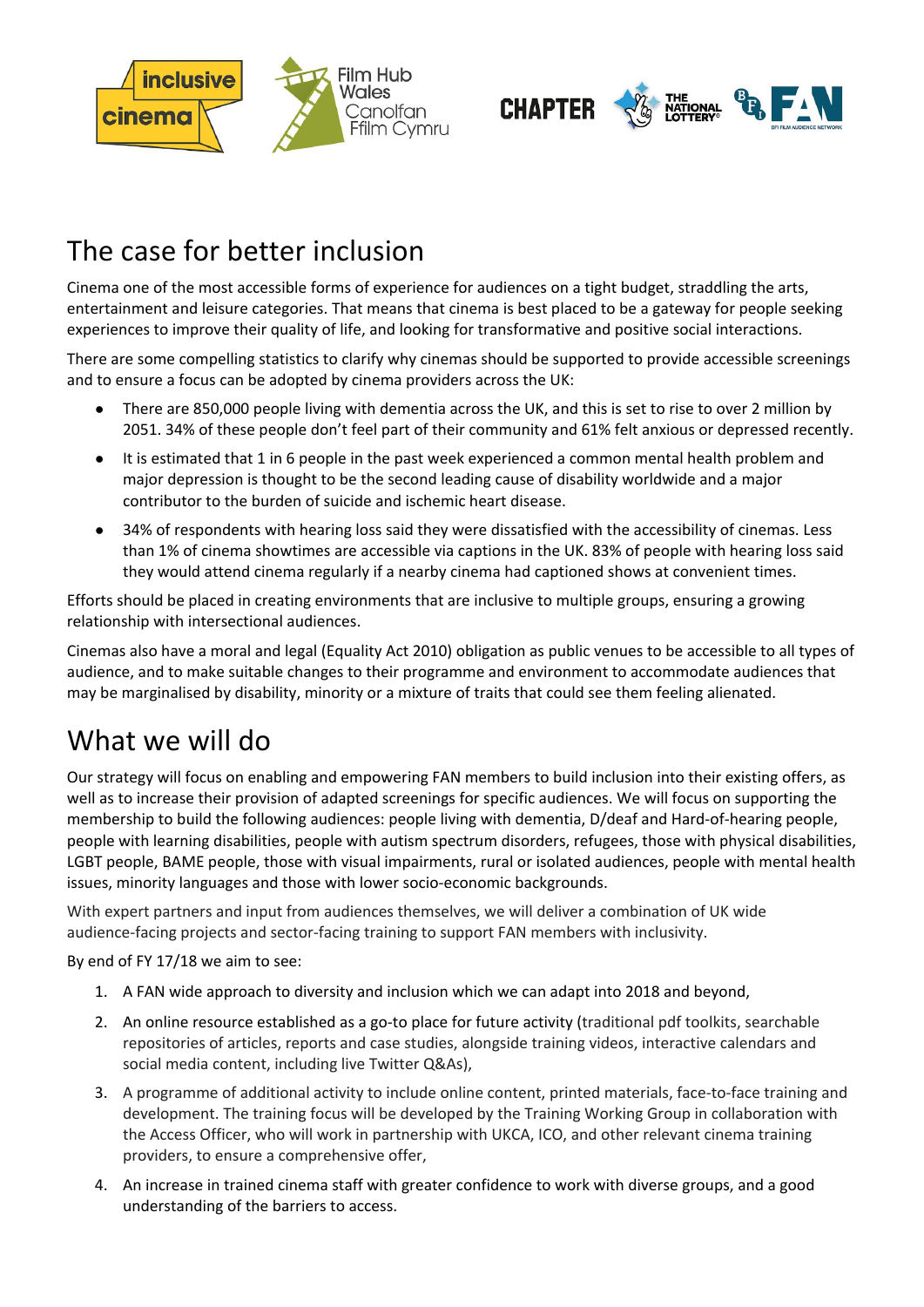



By end of FY 18/19 we aim to see:

- 1. An increase in audience members from diverse groups attending cinema screenings, whether standard or adapted, and evidence of higher uptake in use of supportive aids, with more adapted screenings on offer,
- 2. A greater number of diverse titles screened, including films that do not have specific diversity themes, and higher attendance at screenings featuring diverse representation, and proof or broader awareness from audiences,
- 3. Wider and more reliable industry provision of accessible formats, and a growing culture of support for inclusive cinema.

#### **Partnerships**

Strong partnerships with key agencies are key to the delivery of this project:

- ICO [independentcinemaoffice.org.uk](http://www.independentcinemaoffice.org.uk/)
- UKCA [cinemauk.org.uk](https://www.cinemauk.org.uk/)
- Alzheimer's Society [alzheimers.org.uk](https://www.alzheimers.org.uk/)
- RNIB [rnib.org.uk](http://www.rnib.org.uk/)
- Action on Hearing Loss [actiononhearingloss.org.uk](https://www.actiononhearingloss.org.uk/)
- Dimensions [dimensions-uk.org](https://www.dimensions-uk.org/)
- National Autistic Society [autism.org.uk](http://www.autism.org.uk/)
- Your Local Cinema [yourlocalcinema.com](http://www.yourlocalcinema.com/)
- A Life More Ordinary [dukes-lancaster.org/alifemoreordinary](https://dukes-lancaster.org/alifemoreordinary)

#### **Toolkits**

*Toolkits will be released in three phases and will include:*

- 1. How-to guides including setting up screenings and supporting guidance around finding volunteers, preparing a case for funding, funding calendar, training information, case studies, lists of potential partners
- 2. Activity ideas, film lists, evaluation packs, assets, key dates calendar.
- 3. Business case points, templates for preparing projects, advocacy materials and signage, getting the BFI Diversity Mark of Good Practice

#### **Training and Awareness**

The cultural changes we're seeking will be supported through a range of methods:

- 1. Creating access champions through development days with training resources, input directly from experts and members of diverse groups, using case studies and peer-to-peer sharing, live streaming events to broaden reach.
- 2. Online training through hosting on platforms like Future Learn and CultureHive, and via online training videos.
- 3. Inclusive events an opportunity to share best practice, 'show how it's done' at audience-facing events.